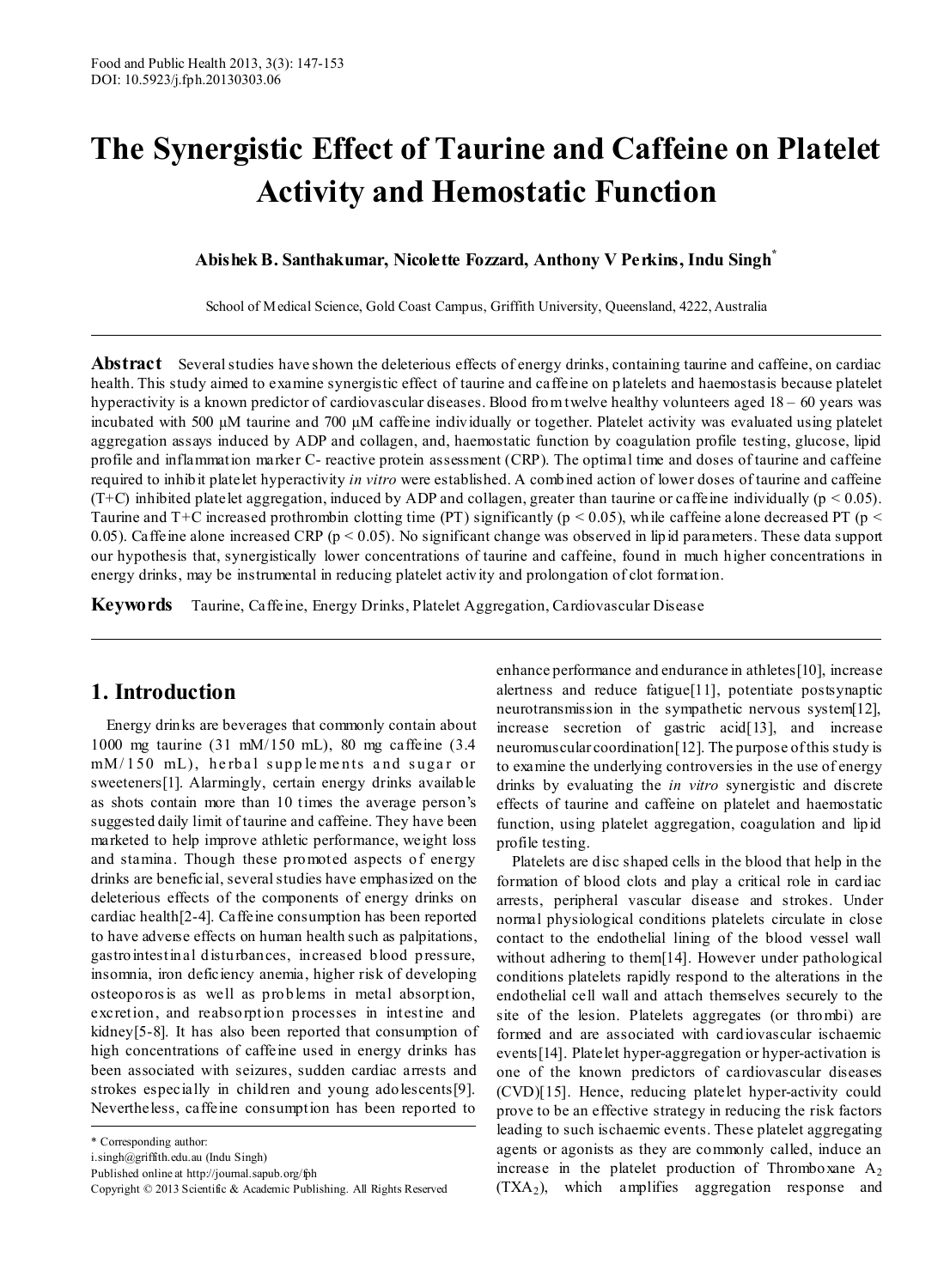stimulates vasoconstriction[16]. These actions favour thrombosis but are balanced under normal physiological conditions by nitric oxide  $(NO)$ , prostacyclin  $(PGI<sub>2</sub>)$  and vasodilation[14]. We speculate that taurine and caffeine together may help in reducing platelet aggregation and hence may alleviate the risk of thrombus formation.

Taurine (2-aminoethane sulphonic acid) is a conditionally essential amino acid, which helps in a variety of bodily functions such as, bile acid conjugation, osmoregulation, membrane stabilization, modulation of cellular calcium levels and antioxidation[17, 18]. Taurine added *in vitro* to platelets are known to stabilize themselves against a wide range of aggregating agents via a mechanis m involving  $Ca^{2+}$ flux[19]. Taurine has been demonstrated to have a protective effect against the hyper-coagulative state in gestosis patients with edema, proteinuria and hypertension by inhibition of platelet aggregation[20]. Our previous study suggests that taurine as an antioxidant inhibits platelet activity and may be instrumental in reducing the risk of thrombosis[21].

Caffeine a member of the methylxanthine family, is a natural alkaloid found in coffee beans, tea leaves, cocoa beans and cola nuts[22]. Methylxanthines are non-selective adenosine receptor blockers. Adenosine receptors have been classified into 5 subtypes  $-A_1, A_{2A}, A_{2B}$  and  $A_3[23]$ . Caffeine has been shown to most potently act on the  $A_{2A}$  receptor, which has been identified as being specifically expressed on platelets [24, 25]. Under homeostatic conditions, the  $A_{2A}$ receptors in platelets are sufficiently activated by adenosine in the blood. However, caffeine competitively inhibits the action of adenosine, which normally would bind the adenosine  $A_{2A}$  receptor, thus altering the platelet function and increasing receptor activity[26]. This increased receptor activity subsequently causes an increase in cyclic adenosine monophosphate (cAMP) which acts directly to inhibit platelet aggregation[27]. Varani *et al*. demonstrated the up-regulation of  $A_{2A}$  receptors by caffeine accompanied by increase in cAMP levels and inhibition of aggregation and calcium levels[28]. The effect of caffeine consumption on platelet function has also been demonstrated to be dependent on both the dose and the duration of the treatment, which subsequently reduces platelet aggregability *in vivo*[29]. Nevertheless, as elucidated earlier, caffeine is also known to have adverse effects on cardiac health.

Since taurine's and caffeine's varied health effects have been a widely debated topic, it is essential to determine their combined health potential and the beneficial dosages to be used in energy drinks.

The hypothesis of our study is that taurine, an antioxidant, may be able to effectively attenuate the risk of thrombosis by inhibiting platelet aggregation, and caffeine, a competitive antagonist of the adenosine  $A_{2A}$  receptors subsequently leading to an inhibition of platelet aggregation, synergistically may be able to significantly reduce platelet and hemostatic activity, instrumental in reducing the risk of thrombosis. The aim and objective is to evaluate the synergistic and discrete effects of taurine and caffeine on platelet activity using platelet aggregation assays (stimulated

by ADP and collagen); and haemostatic function by testing prothrombin time, activated partial thromboplastin time coagulation assays, lipid profile and inflammation markers.

# **2. Materials and Methods**

This study was performed at the School of Medical Science, Griffith University, Gold Coast campus, Queensland, Australia. The Human Research Ethics Committee, Griffith University, approved this study.

## **2.1. Volunteers**

Twelve healthy (6 male and 6 female) volunteers between the ages of 18 and 60 years were recruited for this study. All volunteers provided written informed consent to participate in the study. The criteria for volunteer recruitment for the study included healthy, non-smoking males or females with no history of CVD or diabetes. Volunteers were screened by means of a questionnaire, which requested information regarding the level of physical activity, medical history, diet and use of aspirin-type products, non-steroidal anti-inflammatory drugs, blood pressure and other drugs. Volunteers were also requested not to consume any polyphenol rich foods, omega-3 polyunsaturated fatty acid rich foods, alcohol, cocoa products, coffee or energy drinks. For this *in vitro* study, compliance was only confirmed by the volunteer's statement on the questionnaire before they signed informed consent for phlebotomy. This study did not involve any additional dietary supplement intake.

## **2.2. Study Design**

The collected whole blood (WB) was screened for hemoglobin (Hb), hematocrit (Hct), white blood cell count (WBC), platelet count (PLT) and mean platelet volume (MPV) before analysis. Platelet Rich Plas ma (PRP) and Platelet Poor Plas ma (PPP) were obtained by centrifugation of WB. The obtained plas ma was then used to determine platelet aggregation, coagulation profile, lipid profile and C-reactive protein (CRP) following treatment with taurine, caffeine, and taurine combined with caffeine  $(T+C)$ . The optimal incubation time and dosage of taurine and caffeine to significantly stimulate platelet function in PRP was established.

## **2.3. Blood Collection**

A total of 24 mL of venous blood per volunteer was collected by a trained phlebotomist at the School of Medical Science, Griffith University, Australia. WB was collected into tri-potassium ethylene diamine tetra-acetic acid (EDTA) (1.8 mg/mL) tubes for full blood examination (FBE), tri-sodium citrate (3.8%) tubes for platelet aggregometry and serum separator tubes (SST) for Lipid profile and CRP testing. WB was collected into EDTA tubes before tri-sodium citrate tubes to avoid the risk of collecting platelets activated by venipuncture. Care was taken to ensure minimal specimen handling and agitation.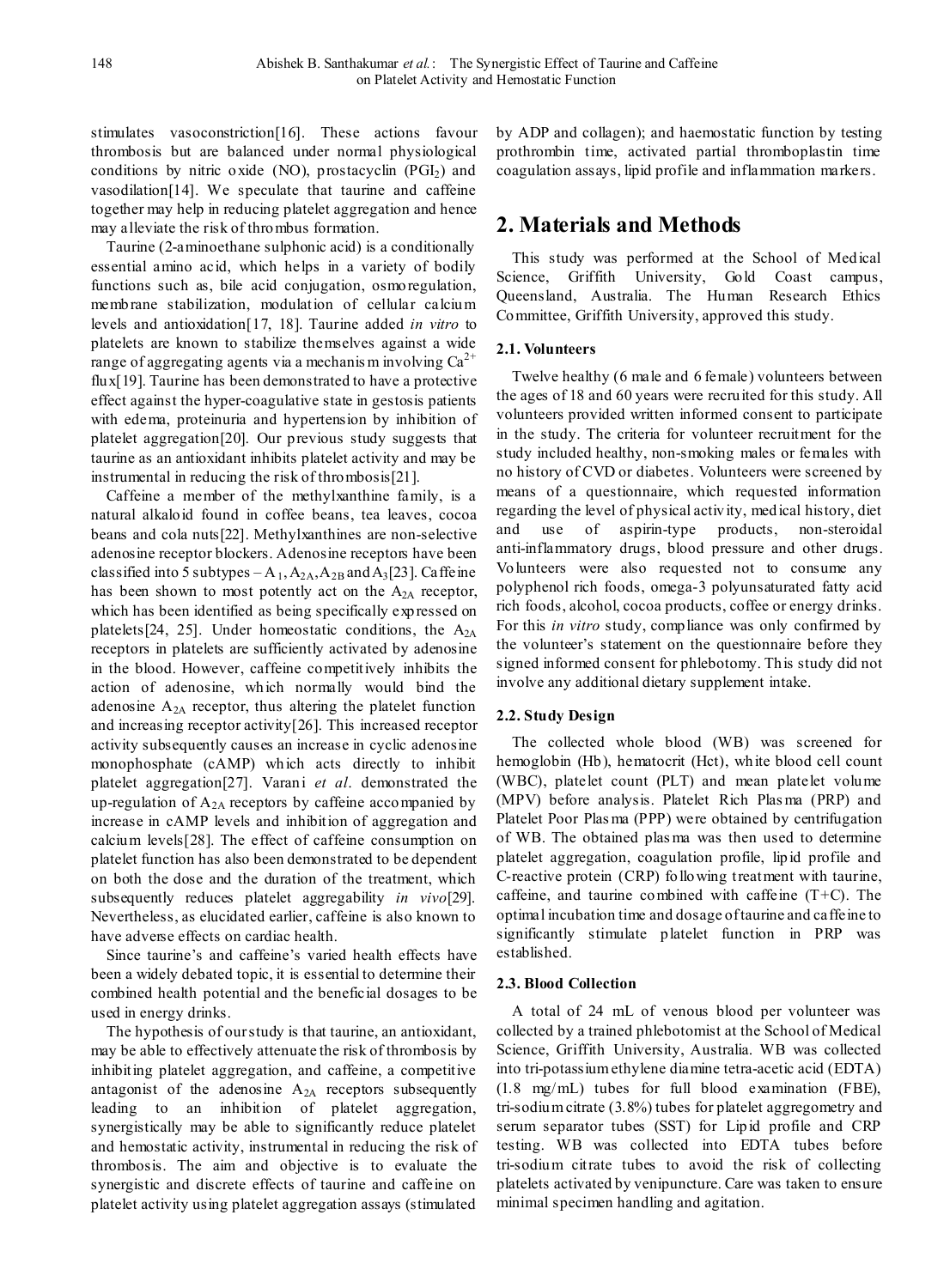#### **2.4. Full Blood Examination (FBE)**

EDTA anti-coagulated whole blood was analyzed for Hb, Hct, WBC, PLT and MPV using Beckman Coulter  $A^{C}T^{TM}$ 5Diff CP hematology analyzer (Coulter Corporation, Miami, Florida, USA) within 10-15 minutes of venipuncture. Prior to FBE each day, the performance of the analyzer was validated and calibrated. Volunteers with Hct, WBC, PLT and MPV within reference ranges were included in the testing process.

#### **2.5. Taurine and Caffeine Working Solution**

The optimal sub maximal concentration of taurine (500 µM) that inhibits platelet hyperactivity in PRP was determined in our previous study[21].

The working solution (WS) of taurine was prepared from commercially available taurine (ICN Biomedicals Inc, Ohio). The extent of platelet aggregation exhibited by different concentrations of caffeine and the optimal dose (700  $\mu$ M) required to cause inhibition of platelet aggregation was determined from the dose response curves constructed (Table 1).

The WS of caffeine was prepared from commercially available caffeine (Sigma-Aldrich Inc, Australia) in modified Tyrode's buffer (MTB).

**Table 1.** The Effect of Dose and Time Response of Caffeine on Platelet Aggregation Induced by ADP & Collagen

| Dose,<br>μM | $MPA-ADP$ (%)         |                  | $MPA$ -Collagen $(\% )$ |                       |
|-------------|-----------------------|------------------|-------------------------|-----------------------|
|             | Control               | Test             | Control                 | Test                  |
| 250         | $87.90 \pm 5.4$       | $85.90 \pm 7.9$  | $87.07 + 4.2$           | $89.07 \pm 3.4$       |
| 500         | $85.45 \pm 8.2$       | $84.07 \pm 11.8$ | $87.45 \pm 2.8$         | 87.80±4.2             |
| 600         | $88.77 \pm 4.6$       | $82.12 \pm 10.$  | $88.77 \pm 1.8$         | $85.30 \pm 5.8$       |
| 700         | $89.80 + 4.0$         | $76.55 \pm 14.0$ | $87.65 \pm 3.9$         | $82.20\pm 6.6$        |
| 1000        | $88.83 \pm 2.5$       | $68.06 \pm 32.5$ | $89.00 \pm 2.8$         | 58.83±48.7            |
| Time,       | $MPA-ADP(%)$          |                  | MPA-Collagen (%)        |                       |
| mins        | Control               | Test             | Control                 | Test                  |
| 3           | $65.00 \pm 13.$<br>3  | $46.35 \pm 15.9$ | $85.96\pm 6.2$          | $69.31 \pm 25.$<br>3  |
| 15          | $54.77 \pm 13$ .<br>3 | $38.42 \pm 16.1$ | 72.53±27.8              | $44.30\pm34.$<br>2    |
| 30          | 49.96±14.             | $33.75 \pm 16.1$ | 57.64±34.2              | $31.22 \pm 37$ .<br>0 |

MPA: Mean platelet aggregation, ADP: Adenosine diphosphate All values are expressed as Mean  $\pm$  SD

#### **2.6. Platelet Aggregation Assay**

PRP used in the testing, was obtained by the centrifugation of WB at  $180 \times g$  for 10 minutes. After separating PRP, PPP was obtained by further centrifugation of WB at  $2000 \times g$  for 10 minutes. Three different groups (taurine, caffeine and T+C) with controls were prepared, all having a final concentration of 500 μM taurine and 700 μM caffeine. The appropriate volumes of taurine and caffeine were then incubated with the separated PRP (37°C) for 60 minutes and 3 minutes respectively. The optimal incubation time was established for taurine from previously published data by Santhakumar *et al*[21]and for caffeine from the time response curve (Table 1). ADP (final concentration- 5 μM) and collagen (final concentration- 1 μg/mL) were used to stimulate platelet aggregation and the percentage of aggregation was recorded for 6 minutes using the Helena AggRam Platelet Aggregometer (Helena laboratory, Beaumont Texas, USA). These investigations were carried out within 2 hours post venipuncture.

#### **2.7. Coagulation Assay**

Platelet poor plasma was analyzed using the C4 coagulation analyzer (Helena Laboratory, Beaumont Texas, USA) to evaluate the factors contributing to the coagulation cascade using the two most common assays: prothrombin time (PT) and cctivated partial thromboplastin time (APTT). Three different groups (taurine, caffeine and T+C) with controls were prepared, all having a final concentration of 500 μM taurine and 700 μM caffeine. The appropriate volumes of taurine and caffeine were then incubated with PPP (37°C) at 60 minutes and 3 minutes respectively. Appropriate volumes of PT, APTT reagent and calcium chloride were added to measure coagulation.

#### **2.8. Lipid Profile and C-reactive Protein (CRP) Assays**

Serum obtained as a result of centrifugation of the SST was analyzed using the Cobas Integra  $400^{\circ}$  plus Biochemistry Analyzer (Roche diagnostics, Switzerland) to determine the effect of taurine, caffeine and T+C on cholesterol, triglycerides, glucose and CRP.

#### **2.9. Statistical Analysis**

IBM© SPSS© Statistics software version 19 was used to perform a mixed-model ANOVA where gender was defined as the between-subjects factor, and treatment (defined as taurine, caffeine, or taurine and caffeine) and group (defined as control or treated) where specified as within-subject measures. Assumption testing of sphericity was not violated. To further elucidate the significance of pair-wise differences between these comparisons, paired t-tests were performed where necessary. Graphs were generated using GraphPad version 5.00 for Windows, GraphPad Software, San Diego California USA. Statistical significance was established when  $p < 0.05$ . Any significant statistical interactions were included in the analysis where applicable.

## **3. Results**

Baseline parameters for FBE, platelet aggregation, and coagulation profile were within normal reference ranges for all volunteers (Table 2).

A significant inhibition of platelet aggregation induced by ADP was observed with caffeine (*p*=.025) and taurine combined with caffeine  $(p=0.001)$  treated samples (Fig. 1).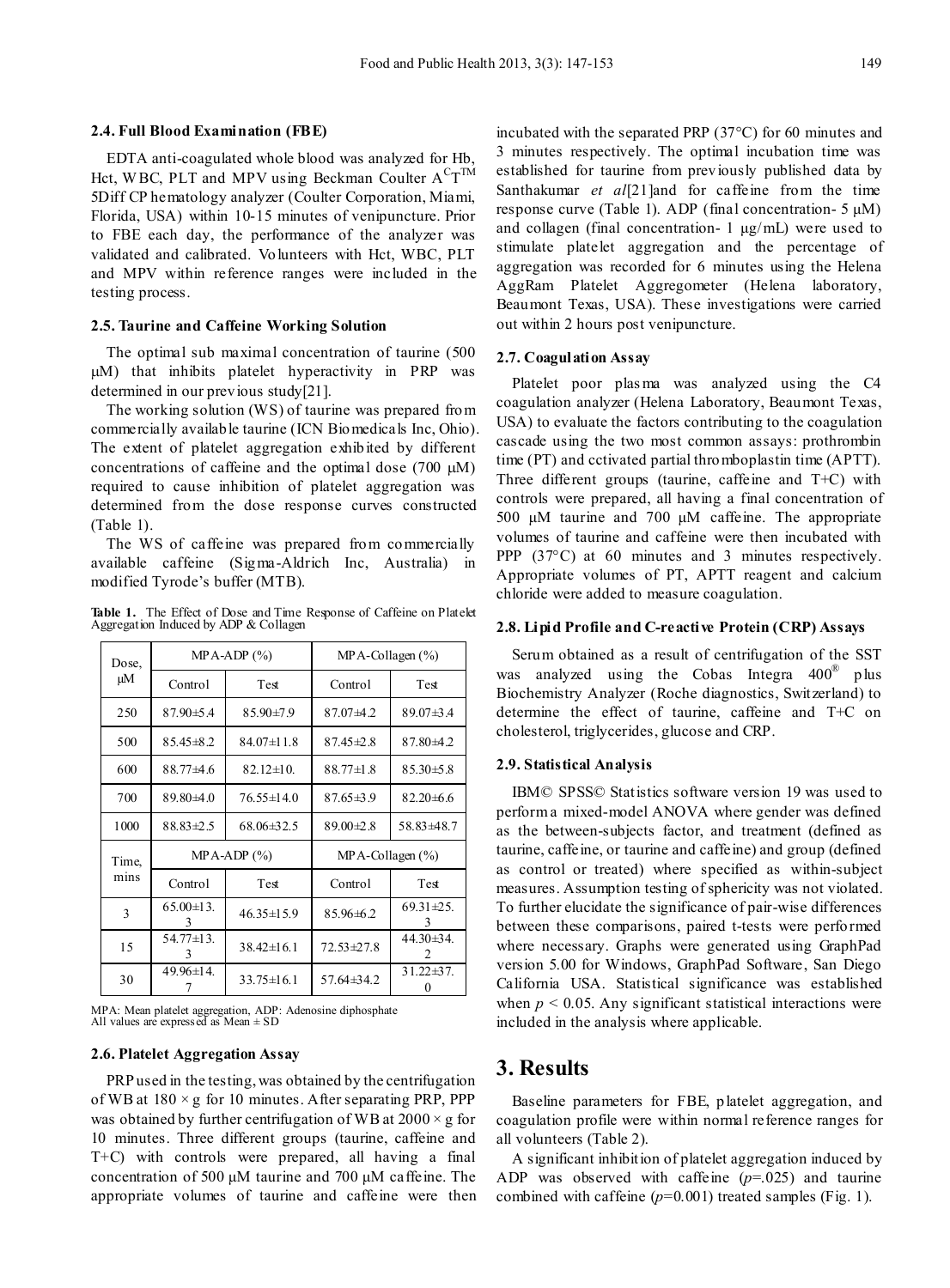| Parameter              | $Mean \pm SD$      | Reference ranges |  |
|------------------------|--------------------|------------------|--|
| $WBC \times 10^{9}L$   | $5.98 \pm 1.36$    | $4.0 - 11.0$     |  |
| $RBC \times 10^{12}/L$ | $4.76 \pm 0.31$    | $3.80 - 6.50$    |  |
| $PLT \times 10^9/L$    | $260.60 \pm 74.03$ | $150 - 400$      |  |
| MPV(fL)                | $7.70 \pm 0.67$    | $6.0 - 10.0$     |  |
| HCT                    | $0.39 \pm 0.02$    | $0.36 - 0.54$    |  |
| Hb(g/L)                | $140.20 \pm 11.13$ | $120 - 180$      |  |
| $PT$ (sec)             | $13.66 \pm 0.62$   | $11.0 - 15.0$    |  |
| APTT (sec)             | $36.63 \pm 5.64$   | $25.0 - 37.0$    |  |
| PA(%)                  | $85.60 \pm 7.73$   | na               |  |

**Table 2.** Baseline Parameters of Full Blood Examination, Platelet Aggregation and Coagulation Assays

WBC, White blood cell count; RBC, Red blood cell count; PLT, Platelet count; MPV, Mean platelet volume; HCT, Hematocrit; Hb, Hemoglobin; PT, Prothrombin time; APTT, Activated partial thromboplastin time; PA, Platelet aggregation; na, not applicable



#### **Treatment**

**Figure 1.** The effect of taurine, caffeine and taurine combined with caffeine (T+C) on platelet aggregation induced by **ADP**. Significant inhibition of platelet aggregation is observed post treatment with caffeine  $(p=0.025)$ ; T+C treated samples. However, a greater inhibition of platelet aggregation is seen with the treatment of T+C  $(p=0.001)$ . N= 11 (males = 5, females = 6). \*Treated samples exhibit a statistically significant  $(p<0.05)$  *in vitro* inhibition of platelet aggregation when compared to its respective control samples. The error bars represent 95% confidence interval

A combined treatment of taurine and caffeine  $(T+C)$ resulted in a significant reduction in platelet aggregation (*p*=0.001) induced by collagen. Individual treatments with taurine or caffeine did not demonstrate inhibition of platelet aggregation induced by collagen (Fig. 2).



**Figure 2.** The effect of taurine, caffeine and taurine combined with caffeine (T+C) on platelet aggregation induced by **collagen**. Significant inhibition of platelet aggregation is observed post treatment with T+C  $(p=0.001)$ . N= 11 (males = 6, females = 5). \*Treated samples exhibit a statistically significant (*p*<0.05) *in vitro* inhibition of platelet aggregation when compared to its respective control samples. The error bars represent 95% confidence interval

Taurine and T+C increased prothrombin time (PT) when compared to the baseline  $(p=0.0446$  and  $p=0.0117$ respectively). In contrast, caffeine alone decreased PT (*p*=0.0263) (Fig. 3).



#### **Treatment**

**Figure 3.** The effect of taurine (500 µM), caffeine (700 µM) and taurine combined with caffeine (T+C) on Prothrombin clotting time (PT). Treatment with taurine and T+C increased PT while treatment with caffeine decreased clotting time.  $N=11$  (males = 6, females = 6). \*Treated samples exhibit statistically significant ( $p < 0.05$ ) changes to clotting time. The error bars represent 95% confidence interval

Activated partial thromboplastin time (APTT) remained unaffected post treatment. An increase in CRP was observed when the samples were treated with caffeine only  $(p =$ 0.0387). Cholesterol, triglycerides and glucose levels did not change post treatment with taurine or caffeine.

## **4. Discussion**

The aim of the study was to evaluate the *in vitro* synergistic and discrete effects of taurine and caffeine on platelet activity and haemostatic function, using platelet aggregation, coagulation and lipid profile. The results from this study demonstrate a significant decrease in platelet aggregation in PRP with the treatment of caffeine and taurine combined with caffeine  $(T+C)$  induced by ADP (5  $\mu$ M). A significant decrease in platelet function induced by collagen  $(1 \mu g/mL)$  was observed with the treatment of T+C only.

These findings show that the synergistic activity of taurine and caffeine alleviated platelet aggregation greater than taurine or caffeine alone. In addition, platelet aggregation was carried out using minimal optimal doses of taurine (500 μM or 0.625 g/L) and caffeine (700 μM or 1.35 g/L) as opposed to high concentrations used by previous studies[29-31]. It has been reported that a 4g oral supplementation of taurine results in a plasma concentration of 690 μM or 0.86 g/L[32]. Hence, the concentration of taurine used in this *in vitro* study is similar to the plasma concentration of taurine after consuming concentrated shots of energy drink. The plasma concentration of caffeine used in our study is greater than that attainable after intake of concentrated shots of energy drinks. However, this concentration (700 μM) of caffeine synergistically with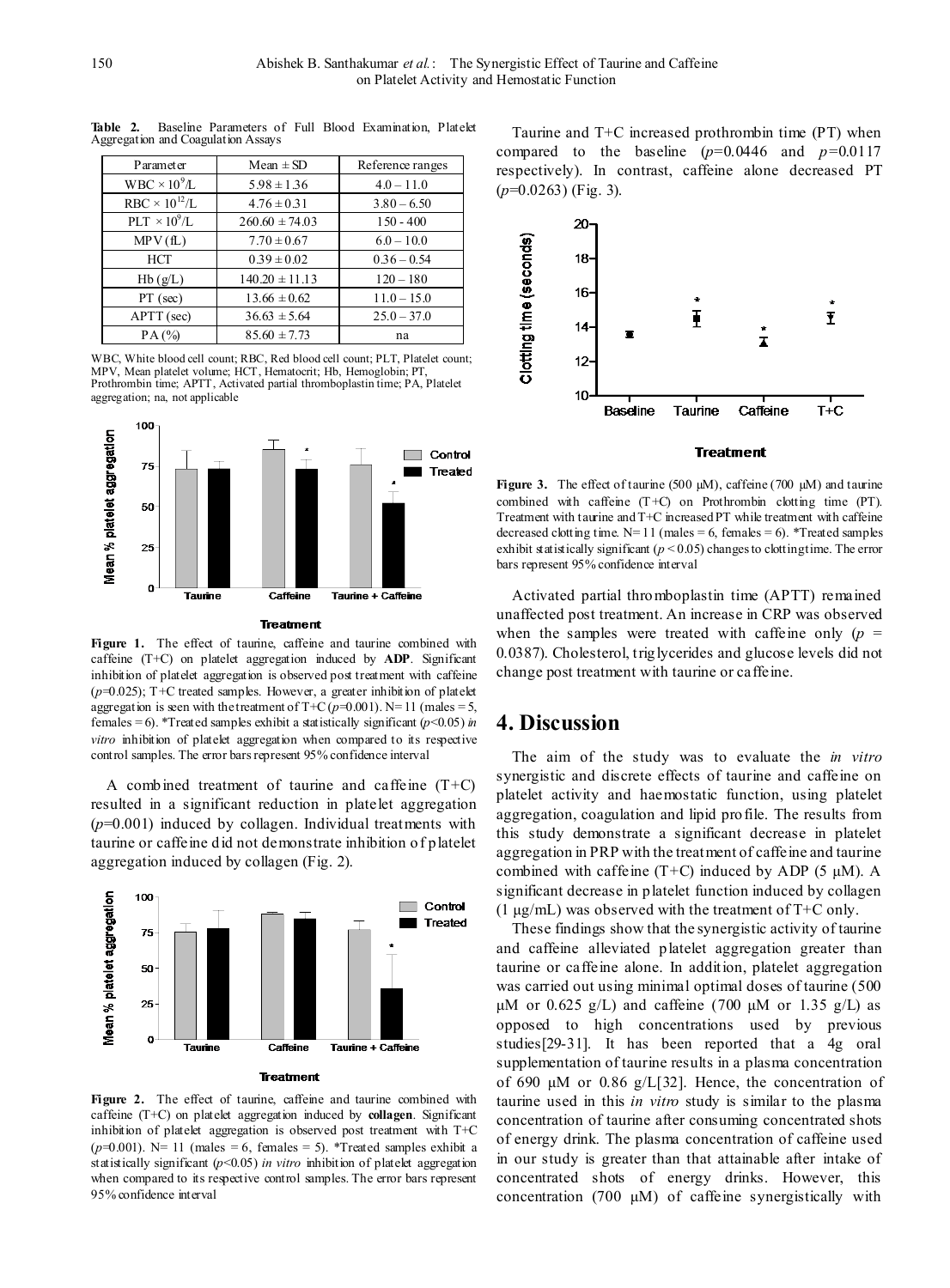lowered doses of taurine has shown potential in attenuating platelet activity.

Usually a biphasic platelet aggregation response, that is, a primary and secondary wave of aggregation, is evident after being induced by ADP platelet agonist. The exogenous ADP agonist initiates the primary wave of aggregation and the secondary wave by the endogenous ADP released by platelets[33]. In our study, it was seen that a considerable number of subjects demonstrated a loss of the secondary wave of aggregation response to ADP after treatment with T+C. Collagen platelet agonist induces only a single wave of platelet aggregation. It initiates a platelet shape change from discoid to a more spherical form characterized by a lag phase before the start of platelet aggregation[33]. It was also observed that, T+C alone considerably prolonged the initial lag phase and inhibited the platelet aggregation response. Further *in vivo* mechanistic studies would be required to verify the exact mechanism by which T+C exerts this effect on platelet aggregation induced by ADP and collagen.

Prothrombin time (PT) and activated partial thromboplastin time (APTT) are common laboratory tests to evaluate the time taken for clot/thrombi to form in plas ma. It helps to diagnose for blood coagulation disorders and the effectiveness of anticoagulant therapy. Our hypothesis is that taurine and caffeine synergistically will help in attenuating the rate of clot formation by retarding the deposition of fibrin on established thrombi or by preventing the formation of new thrombi. A considerable prolongation in prothrombin clotting time (PT) was observed after the *in vitro* administration of taurine and T+C but a significant decrease was seen after the treatment with caffeine. Though statistically significant, the effect on PT is not clinically significant as it remained within the normal reference ranges (11-15 seconds for adults). An increase or decrease in PT above or below the reference ranges is associated with an increased bleeding tendency or increased thrombotic tendency respectively.

Due to the lack of a clinically significant impact on the clotting factors, taurine and T+C cannot be considered as effective anticoagulants but can be described as a haemostasis stabilizer and caffeine alone, a possible precursor to thrombotic tendencies. APTT remained unchanged after the treatment process, suggesting that neither taurine nor caffeine affected the intrinsic haemostatic pathway. This finding is in agreement with the study by Miglis *et al*. which demonstrated a statistically significant increase in thrombin time (TT) by taurine, while leaving PT and APTT unchanged[30]. However, the above results were not clinically significant since these measures were within normal reference ranges.

Treatment with taurine or caffeine or T+C did not have an effect on cholesterol, triglycerides or glucose but a significant increase in C-reactive protein (CRP) was observed post caffeine treatment. CRP is an acute phase protein found in blood, the levels of which escalate during an infectious or inflammatory condition, cardiovascular disease or malignancy. This effect of caffeine on CRP is in

accordance with the study by Ganapathi *et al*. where the investigators evaluated the effects on caffeine on acute-phase proteins (CRP being one of those proteins)[34]. According to this study, 2 mM of caffeine had led to a significant potentiating of CRP induction, ranging from 40 to 180–fold increase above the controls. Although the exact mechanism by which caffeine exerts its biological effects are not fully understood, it is believed to be mediated through increases in intracellular concentrations of cyclic adenosine monophosphate (cAMP) or calcium. This increase in cAMP by caffeine correlates to the inhibition of platelet activity demonstrated in our study. Further studies may be required to elucidate the relationship between caffeine and plas ma CRP levels.

Previous studies have shown that taurine[21, 30, 35] and caffeine[24-27, 36, 37], major components of energy drinks, individually attenuates platelet function, but a synergistic effect of taurine and caffeine  $(T+C)$  on platelet activity or hemostatic function have not been demonstrated. The results from our study suggest that T+C have a greater potential to inhibit platelet function than taurine or caffeine alone. This considerable alleviation of platelet aggregation by T+C may possibly attribute to reduce the hyper-coagulative states in cardiovascular risk population. In recent times, higher doses of anti-coagulant therapy have been responsible for causing a variety of side effects such as hemorrhagic strokes[38], gastric mucosal injury[39] and renal toxicity[40]. In addition to its sensitivity, it has been noted that in patients with stable CVD receiving anti-platelet therapy, some have been found to have incomplete inhibition of platelet aggregation or in other words resistance to the drug[41]. Taking into account their sensitivity and resistance, a supplement that would efficiently function alongside these drugs in alleviating platelet aggregation and reduce their dosage administered to CVD patients would prove to be effective and safe anti-platelet therapy.

## **5. Conclusions**

These data support our hypothesis that the synergistic effect of taurine and caffeine may be instrumental in reducing platelet activity and hence these components of energy drinks could be beneficial and effective in reducing platelet activity and thrombotic risks. Further *in vivo* mechanistic and interventional studies are required to examine the pathway involved in support of beneficial role of taurine and caffeine as a supplement to antiplatelet therapy in prevention of risk factors leading to CVD. *In vivo* synergistic effect of varying doses of taurine and caffeine will also be evaluated to obtain most effective and cardio-protective doses for energy drinks.

## **ACKNOWLEDGEMENTS**

We sincerely thank Osama Mohammed D Alshehri for technical support and all the volunteers for their participation in this study.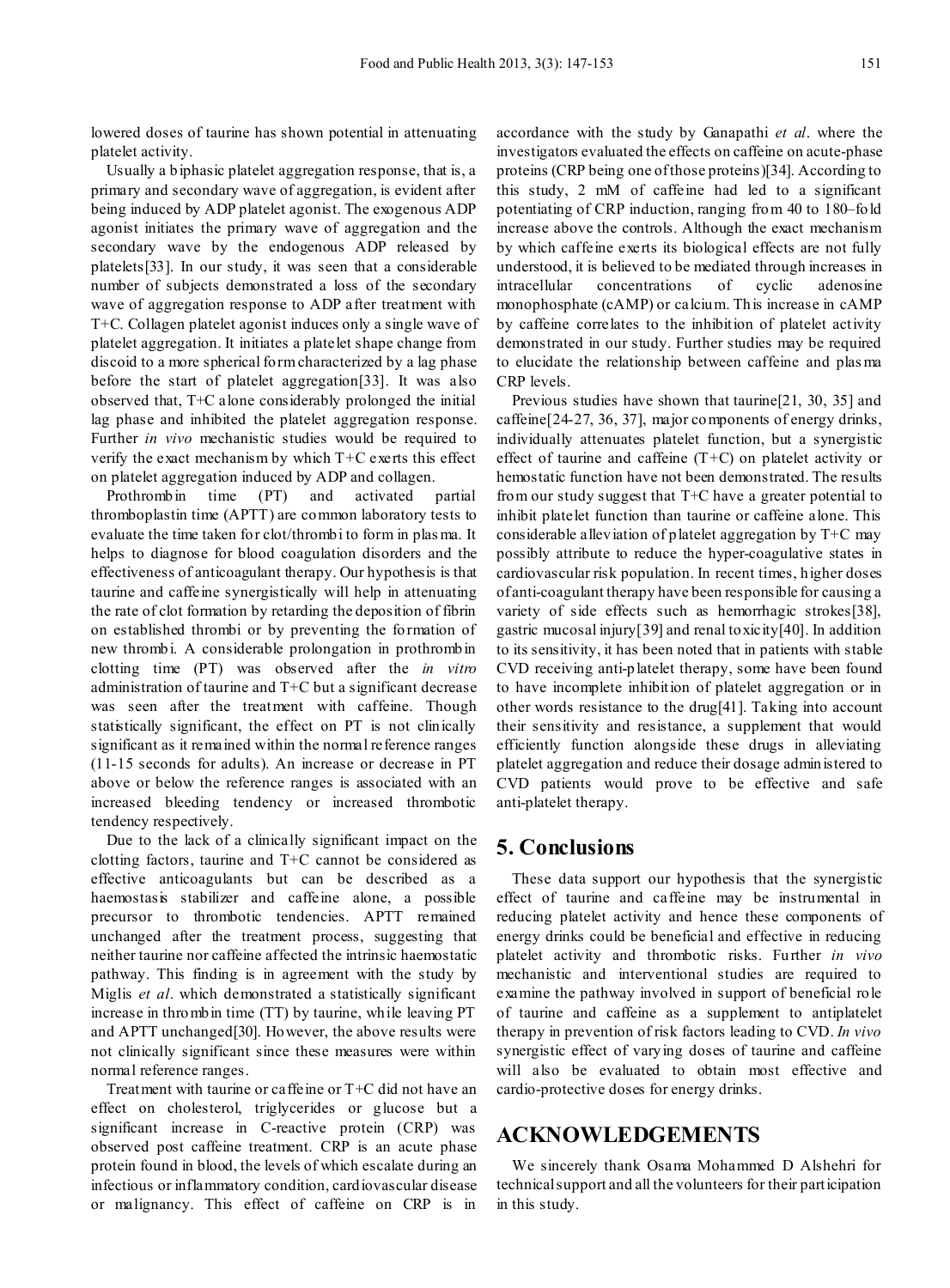# **REFERENCES**

- [1] Clauson KA, Shields KM, McQueen CE, Persad N: Safety issues associated with commercially available energy drinks. Journal of the American Pharmacists Association 2008, 48:55-67.
- [2] Worthley MI, Prabhu A, De Sciscio P, Schultz C, Sanders P, Willoughby SR: Detrimental effects of energy drink consumption on platelet and endothelial function. The American journal of medicine 2010, 123:184-187.
- [3] Clauson KA, Shields KM, McQueen CE, Persad N: Safety issues associated with commercially available energy drinks. Journal of the American Pharmacists Association : JAPhA 2008, 48:e55-63; quiz e64-57.
- [4] DeSciscio P, Prabhu A, Worthley M, Roberts-Thomson R, Sanders P, Willoughby S: Acute Effects of Red Bull on Platelet and Endothelial Function. Heart, Lung and Circulation 2008, 17:S23-S24.
- [5] Chen X, Whitford GM: Effects of caffeine on fluoride, calcium and phosphorus metabolism and calcified tissues in the rat. Archives of oral biology 1999, 44:33-39.
- [6] Cornelis MC, El-Sohemy A: Coffee, caffeine, and coronary heart disease. Current opinion in clinical nutrition and metabolic care 2007, 10:745-751.
- [7] Massey LK: Is caffeine a risk factor for bone loss in the elderly? The American journal of clinical nutrition 2001, 74:569-570.
- [8] Franks AM, Schmidt JM, McCain KR, Fraer M: Comparison of the effects of energy drink versus caffeine supplementation on indices of 24-hour ambulatory blood pressure. Ann Pharmacother 2012, 46:192-199.
- [9] Seifert SM, Schaechter JL, Hershorin ER, Lipshultz SE: Health effects of energy drinks on children, adolescents, and young adults. Pediatrics 2011, 127:511-528.
- [10] Collomp K, Ahmaidi S, Chatard J, Audran M, Prefaut C: Benefits of caffeine ingestion on sprint performance in trained and untrained swimmers. European journal of applied physiology and occupational physiology 1992, 64:377-380.
- [11] Brice C, Smith A: The effects of caffeine on simulated driving, subjective alertness and sustained attention. Human Psychopharmacology: Clinical and Experimental 2001, 16:523-531.
- [12] Glade MJ: Caffeine-Not just a stimulant. Nutrition 2010, 26:932-938.
- [13] Fredholm BB, Battig K, Holmen J, Nehlig A, Zvartau EE: Actions of caffeine in the brain with special reference to factors that contribute to its widespread use. Pharmacological reviews 1999, 51:83-133.
- [14] Michelson AD: How platelets work: platelet function and dysfunction. Journal of thrombosis and thrombolysis 2003, 16:7-12.
- [15] Willoughby S, Holmes A, Loscalzo J: Platelets and cardiovascular disease. European journal of cardiovascular

nursing : journal of the Working Group on Cardiovascular Nursing of the European Society of Cardiology 2002, 1:273-288.

- [16] FitzGerald GA: Mechanisms of platelet activation: thromboxane A2 as an amplifying signal for other agonists. The American journal of cardiology 1991, 68:11B-15B.
- [17] Birdsall TC: Therapeutic applications of taurine. Alternative medicine review : a journal of clinical therapeutic 1998, 3:128-136.
- [18] Guizouarn H, Motais R, Garcia-Romeu F, Borgese F: Cell volume regulation: the role of taurine loss in maintaining membrane potential and cell pH. The Journal of physiology 2000, 523 Pt 1:147-154.
- [19] Raghu CN, Manikeri SR, Sheth UK, Dadkar VN: Probable mode of taurine action. Indian journal of experimental biology 1982, 20:481-483.
- [20] Namba K, Ejiri K, Kanemori H, Kudo T, Sekiba K: Effect of taurine concentration on platelet aggregation in gestosis patients with edema, proteinuria and hypertension. Acta medica Okayama 1992, 46:241-247.
- [21] Santhakumar AB, Linden MD, Singh I: Taurine in lower concentration attenuates platelet activity. Food and Public Health 2012, 2:58-64.
- [22] Ashihara H, Crozier A: Biosynthesis and metabolism of caffeine and related purine alkaloids in plants. Advances in botanical research 1999, 30:117-205.
- [23] Ongini E, Fredholm BB: Pharmacology of adenosine A2A receptors. Trends in pharmacological sciences 1996, 17:364-372.
- [24] Klotz KN, Hessling J, Hegler J, Owman C, Kull B, Fredholm BB, Lohse MJ: Comparative pharmacology of human adenosine receptor subtypes - characterization of stably transfected receptors in CHO cells. Naunyn-Schmiedeberg's archives of pharmacology 1998, 357:1-9.
- [25] Ledent C, Vaugeois JM, Schiffmann SN, Pedrazzini T, El Yacoubi M, Vanderhaeghen JJ, Costentin J, Heath JK, Vassart G, Parmentier M: Aggressiveness, hypoalgesia and high blood pressure in mice lacking the adenosine A2a receptor. Nature 1997, 388:674-678.
- [26] Fredholm BB: Astra Award Lecture. Adenosine, adenosine receptors and the actions of caffeine. Pharmacology & toxicology 1995, 76:93-101.
- [27] Paul S, Feoktistov I, Hollister AS, Robertson D, Biaggioni I: Adenosine inhibits the rise in intracellular calcium and platelet aggregation produced by thrombin: evidence that both effects are coupled to adenylate cyclase. Molecular pharmacology 1990, 37:870-875.
- [28] Varani K, Portaluppi F, Merighi S, Ongini E, Belardinelli L, Borea PA: Caffeine alters A2A adenosine receptors and their function in human platelets. Circulation 1999, 99:2499-2502.
- [29] Varani K, Portaluppi F, Gessi S, Merighi S, Ongini E, Belardinelli L, Borea PA: Dose and time effects of caffeine intake on human platelet adenosine A(2A) receptors : functional and biochemical aspects. Circulation 2000, 102:285-289.
- [30] Miglis M, Wilder D, Reid T, Bakaltcheva I: Effect of taurine